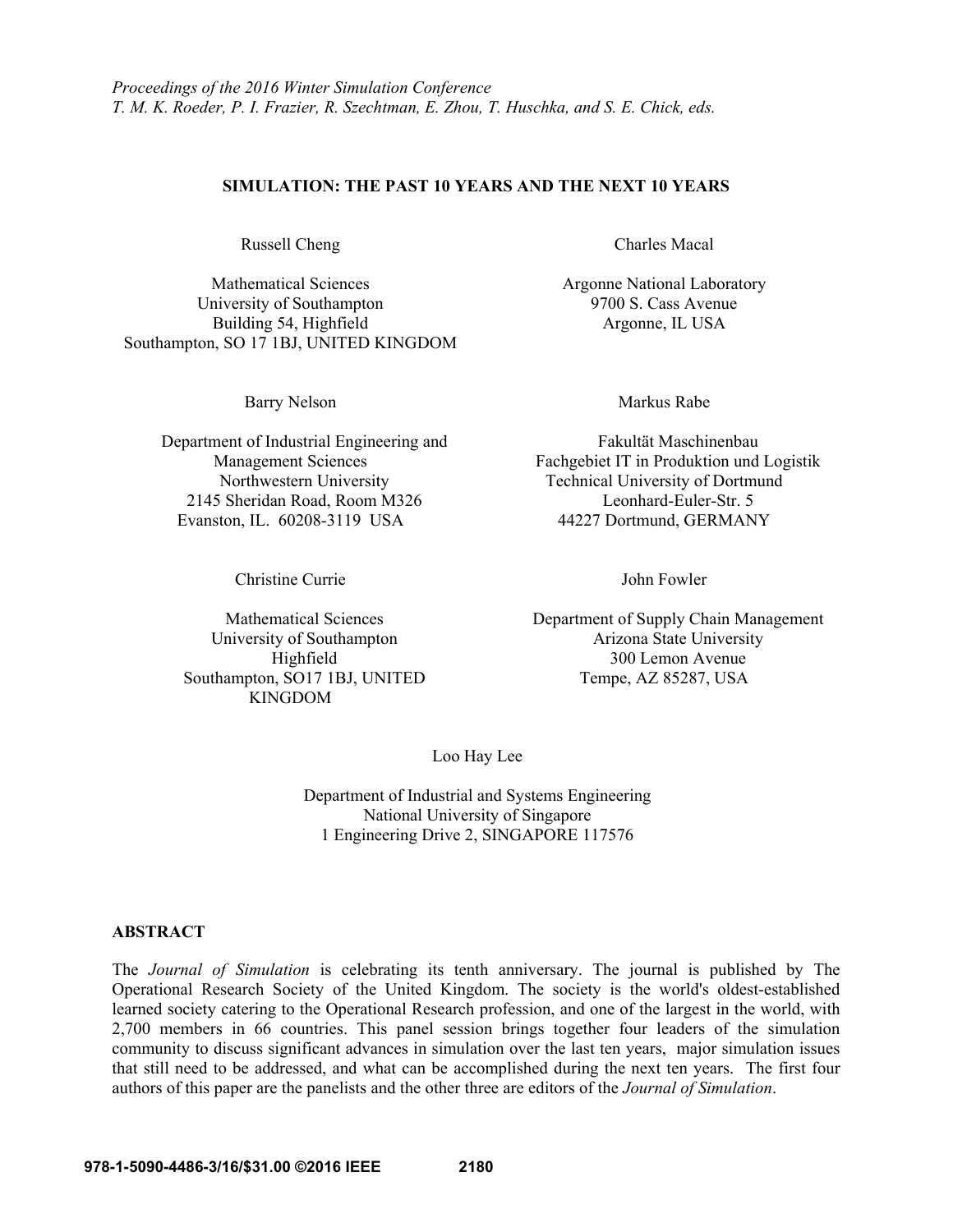# **1 INTRODUCTION**

The *Journal of Simulation (JOS)* is one of eight publications of The Operational Research Society which is based in the United Kingdom. The society is the world's oldest-established learned society catering to the Operational Research profession, and one of the largest in the world, with 2,700 members in 66 countries. *JOS* was founded in 2006 with a focus on discrete-event simulation (see Taylor and Robinson 2006). From the beginning, *JOS* has published methodological and technological advances that represent significant progress toward the application of simulation modelling-related theory and/or practice. Particular interest has been paid to significant success in the use of simulation.

 Over the last ten years, the scope of *JOS* has expanded (see Brailsford *et al.* 2009, Brittin *et al.* 2015, and Macal and North 2010 for some examples). Currently in *JOS,* the field of simulation includes the techniques, tools, methods and technologies of the application and the use of discrete-event simulation, agent-based modelling and system dynamics. The journal encourages theoretical papers that span the breadth of the simulation process, including both modelling and analysis methodologies, as well as practical papers from a wide range of simulation applications in domains including manufacturing, service, defense, health care and general commerce. It particularly seeks topics that are not "mainstream" in nature but interesting and evocative to the simulation community.

In order to celebrate the tenth anniversary of JOS, four major activities were planned. The first was a virtual issue of ten of the most important papers of the first ten years as determined by the founding editors Professor Simon Taylor (Brunel University) and Professor Stewart Robinson (Loughborough University). These articles can be found at the JOS website (http://link.springer.com/journal/41273).

The second activity involved having an invited paper in each 2016 issue from a leader of the simulation community. The first issue contained a paper from Professor Barry Nelson (Northwestern University), the second a paper from Dr. Charles Macal (Argonne National Laboratory), the third an article led by Professor Chun-Hung Chen (George Mason University), and the fourth a paper by Professor Markus Rabe (Technical University of Dortmund).

The third activity was a panel session at the  $8<sup>th</sup>$  Simulation Workshop (SW16) which held April 11-13 in Stratford, Worcestershire, United Kingdom. SW16 was sponsored by the Operational Research Society, the INFORMS Simulation Society, and the Society for Modeling and Simulation International (SCS). The session entitled "Celebrating 10 Years of the Journal of Simulation" was moderated by Prof. Christine Currie (University of Southampton). The panelists were Prof. Simon Taylor (Brunel University), Prof. Stewart Robinson (Loughborough University), Prof. John Fowler (Arizona State University), and Prof. Sally Brailsford (University of Southampton).

The final celebratory activity is this panel session at the 2016 Winter Simulation Conference in Washington, D.C, USA. The session brings together four leaders of the simulation community to discuss significant advances in simulation over the last ten years, major simulation issues that still need to be addressed, and what can be accomplished during the next ten years. The panelists include Emeritus Prof. Russell Cheng (University of Southampton), Prof. Barry Nelson (Northwestern University), Dr. Charles Macal (Argonne National Laboratory), and Prof. Markus Rabe (Technical University of Dortmund). The panelists were asked to answer the following questions:

- *1. What were the most significant advances that the simulation community made over the last ten years?*
- *2. What are major issues that the simulation community still needs to address?*
- *3. What will the simulation community be able to accomplish over the next ten years?*

The responses by the panelists for each question are given in the sections below.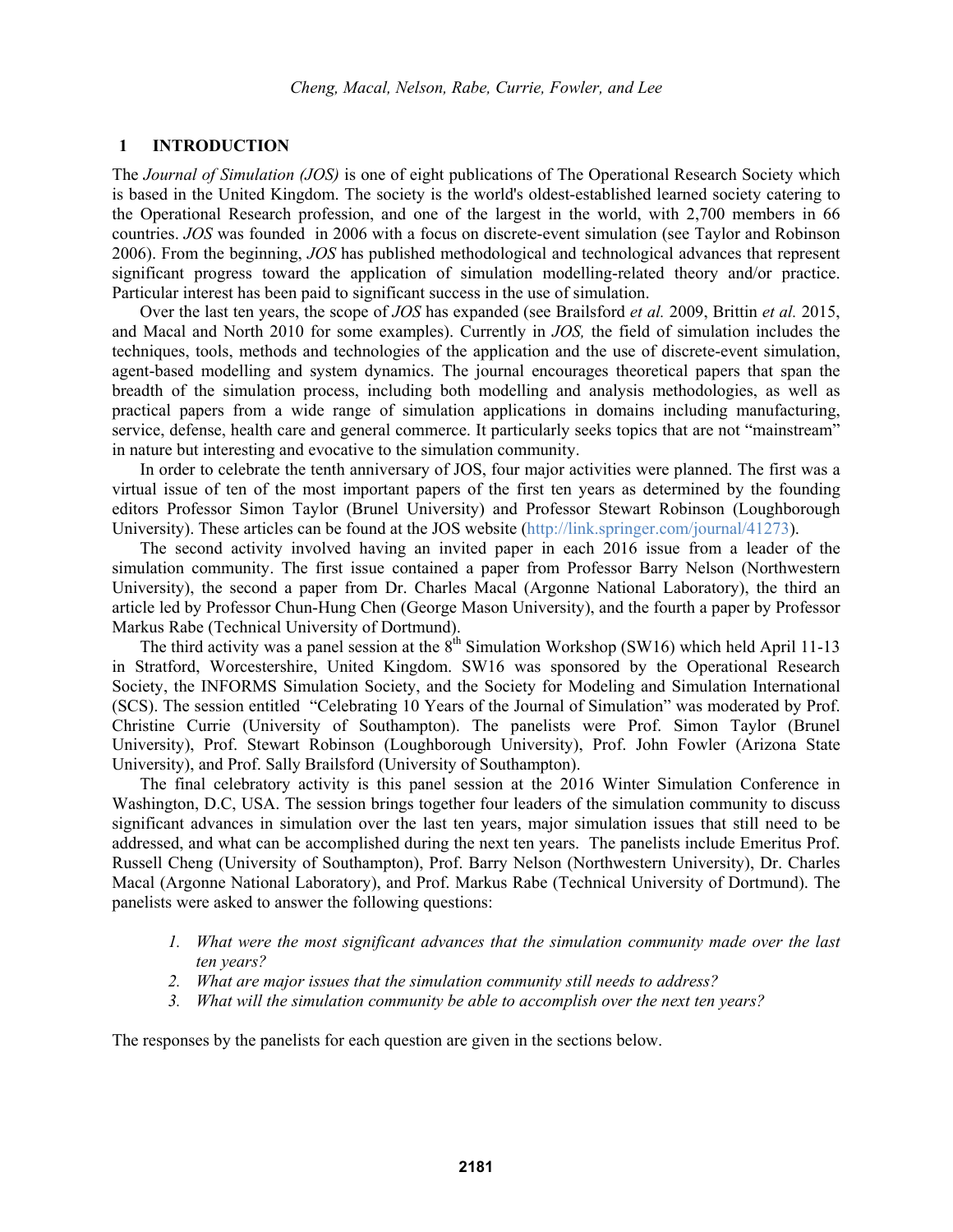## **2 SIGNIFICANT ADVANCES OVER THE LAST TEN YEARS**

With increased availability of computing resources, there have been a number of significant advances in the capabilities and use of simulation over the last decade. We asked the panelists the following question.

*What were the most significant advances that the simulation community made over the last ten years?* 

#### **2.1 Response by Russell Cheng**

The 'simulation community' covers a very broad church, and as a single individual member of it, if I am one at all, I have studied only very specific and narrow aspects of simulation that are rather specialized, and probably not even in the main stream. If therefore I represent any part of the simulation community, it is only as one person of what is itself a tiny part of a massive whole. I therefore do not regard my comments as representative or being authoritative in any way.

 Simulation is a quantitative tool applied with a very wide variety of uses. Winter Simulation Conference tracks tend, though not exclusively, to concern simulation in the more specific areas of operational research (OR) and industrial engineering (IE). My comments are in the main most relevant to these areas. However, as at one stage I spent much time working in ship-handling simulation, particularly on computer-generated imagery (CGI) side, I will make some comments in connection with CGI, even though it is not really connected with OR or IE.

 Also I should say that my own training was in mathematics and statistics, and my interests in simulation tend to reflect this, involving the design and analysis of simulation experiments, the computer programming side, and advances in hardware design; with my interest being in the development of simulation tools. I will therefore have to remain mute on the application of such tools, which forms the practical side of simulation. In lay terms its application is far and away the most important side of simulation in terms of its impact, covering uses in healthcare, environmental, ecological and public services, economics, conflicts, astronomy, particle physics.

 I will now turn to the first of the three questions. I have too little experience to offer anything other than a lay opinion on the first question. The use of simulation in trying to improve health care does seem to have grown, to the extent that an increasing number of hospital and healthcare authorities are becoming much more aware, and dare one say more committed to its use in improving healthcare provision. There is an increasing awareness that human behavior needs to be included in simulation models, and agentbased simulation is now well recognized as a powerful approach that can lead to useful modeling of emergent behavior.

 On the technical side, the development of multiplatform tools, brought together and run interactively via the internet, is seeing increased recognition. This links in well with studies using 'big data' analytical tools where samples are now at the giga level,. A very interesting development in this regard is the construction of data driven simulation models, where the data itself is in effect the simulation model. There are also advances in facilitating model building using conceptual modeling, and also hybrid modelling incorporating system dynamics tools.

 The only area I have real experience of is in CGI, though this perhaps predates the 10 year period of the question. In the period I was involved in powerful hardware was being developed that made it possible to develop good quality CGI that was affordable for ship-handling simulators (flight simulators had been well established well before but in systems a good magnitude more expensive than what shiphandling training could bear). The effect was dramatic and there was a quantum leap in improvement of the CGI implemented simulators for serious maritime training. At the time computer game visuals already looked very good, but these used a multitude of hardware tricks that could be deployed because the games were built round what was possible with the hardware and not the other way round. Genuine shiphandling simulation had to mimic the real maritime world, something the hardware simply could not do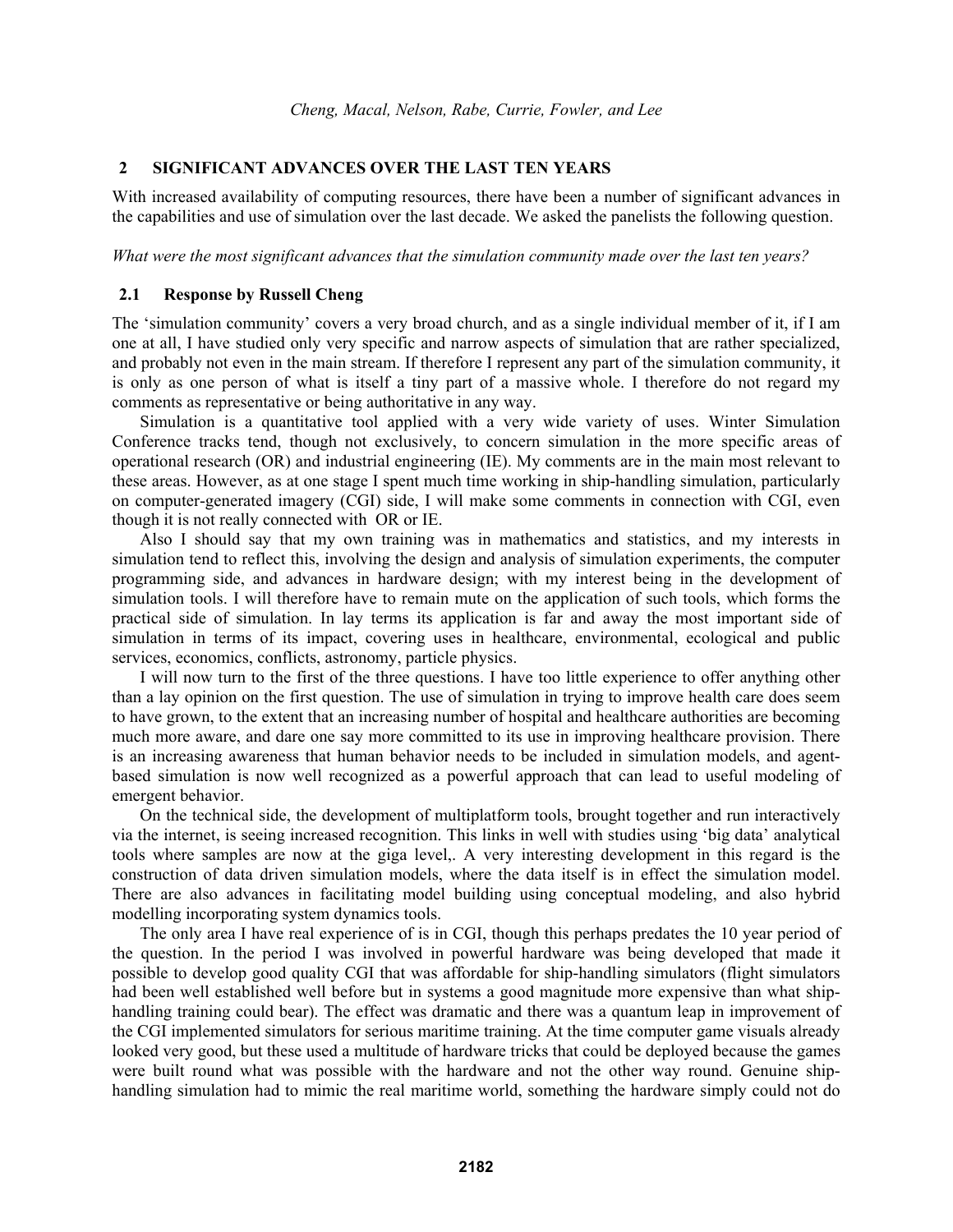effectively until that time. Even so the computer code had to be very efficient to maintain adequate visual updating. An exciting time to be involved with CGI.

## **2.2 Response by Charles Macal**

Agent-based modeling is a relatively new technique for simulation (Macal 2016). An agent-based model can be thought of as one composed of individual entities that have autonomous behaviors and are different from one another, having diverse characteristics and behaviors over a population. Over the past 10 years, the number and breadth of applications for agent-based modeling and simulation (ABMS) are truly remarkable. Applications range across virtually all disciplines in the natural, social and physical sciences as well as engineered systems and well beyond the usual ones for simulation in engineering, business, operations management, and similar fields. This is probably the greatest advancement in ABMS in the past 10 years, along with the development of various communities focused on ABMS in respective disciplines (Macal 2016). There has also been promising work establishing standards for ABMS models, whether the standards apply to documentation and explanation of ABMS in standard ways, or standards for processes for efficiently developing models, or standards for how agent-based models and their outputs can be explained to decision makers in such a way as to be accepted as important sources of information for their decision and policy making.

## **2.3 Response by Barry Nelson**

My comments relate to analysis methodology (AM) in simulation, which for me includes input modeling, experiment design and output analysis.

For a long time there was a big gap between research in optimization via simulation and the creation of algorithms that can be applied to difficult practical problems. That gap was narrowed substantially in the last ten years. This includes clever adaptions of ranking  $\&$  selection techniques to become more efficient and scale up to larger problems; exploiting ideas from statistical learning; and focusing our attention beyond gradient estimation and toward the optimization algorithms in which the gradients are embedded. We have some really good solutions here.

I view the steady-state simulation problem in a single-processor environment to have been solved: we fully understand the bias-variance trade off, and we have robust estimators of the variance of the point estimators. Really powerful asymptotic analysis was key. Unfortunately, this was just in time for the entire problem context to be changed by highly parallel simulation (see section 4.3).

# **2.4 Response by Markus Rabe**

While the rise of simulation application in production and logistics (P&L) in the 1980's and early 1990's has been characterized by the competition of tools and their philosophies, major progress in this respect cannot be recognized in the last decade. Many broadly used tools still root back to these early years and show continuous but non-disruptive improvements. A methodological novelty might be seen in tools that support different simulation technologies. However, application in the target area is rare (from a survey of 193 recent P&L-related papers , only seven report hybrid use of simulation).

Therefore, the major progress lies in accompanying technologies. These are as important (sometimes even more important) than the simulation technology itself, as they help to bring simulation into practice and to achieve credibility in its application.

A very significant basis for these developments has been the research of the Arbeitsgemeinschaft Simulation (ASIM) that has defined a procedure model for simulation studies in P&L applications (described in detail in German language in Wenzel et al. 2008 and Rabe et al. 2008). The core element of this procedure model has been adopted for the VDI Guideline 3633.1 (VDI 2014). Several extensions have built upon this model.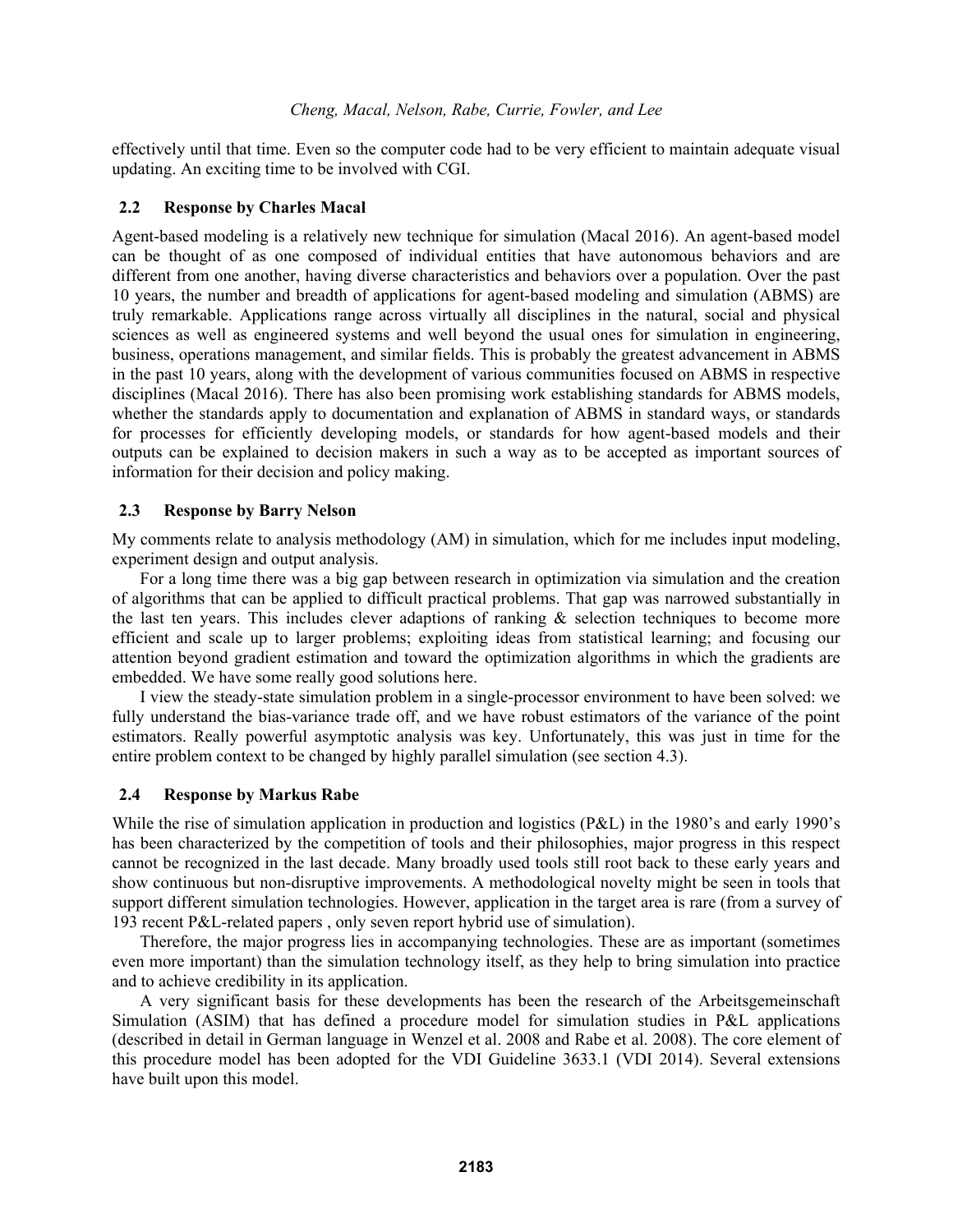#### *Cheng, Macal, Nelson, Rabe, Currie, Fowler, and Lee*

One of the major auxiliary developments is the detailed elaboration of the data acquisition and the related processes. In P&L, data play a very important role, and data processing can be expected to cover about half of the total study effort (Rabe and Hellingrath 2001). Therefore, the above-mentioned ASIM procedure model contains a specific path for data collection and data preparation (cp. Rabe et al. 2009). Building on this base, more detailed models for the information acquisition process have been developed (cp. Kuhnt and Wenzel 2010).

Furthermore, methods and tools to assist simulation use have been developed, mainly driven by the German automotive industry. Even if these tend to form just a collection of known methods, by bringing them into one unique environment with the underlying databases they bring great advantages in the efficient implementation of simulation (cp. Mayer and Mieschner 2015). The assistance covers, among other topics, preprocessing of input data, planning of experiments and validation in a client-server environment.

Also by the automotive industry (coordinated by the German automotive producers association VDA), new approaches towards unified simulation building blocks have been brought on the way. The resulting library in a common design and development of several competitive producers operates as a quasi-standard and is a great advantage in the quick and efficient application of simulation (cp. Mayer and Pöge 2010).

A very important step forward can be seen in procedures for verification and validation (V&V). This topic is obviously essential, as only V&V can lead to credibility of simulation models and the results achieved therewith (cp. Balci 1998). Based on previous work in the military sector (Brade 2003), a detailed procedure model has been elaborated by Rabe et al. (2008, 2009).

## **3 MAJOR ISSUES STILL TO BE ADDRESSED**

While there were a number of significant advances in simulation over the last decade, there are still some major issues that need to be addressed. Therefore, we asked the panelists the following question.

*What are major issues that the simulation community still needs to address?* 

### **3.1 Response by Russell Cheng**

The second question is really a concomitant of the first. It seems to me that the single most important major issue is the development of human resource approaches and methodology which can be deployed to demonstrate to organizations that simulation should be considered an indispensable tool that is always part of a well-run organization, just as accountancy is recognized as a de-facto necessity of any well-run organization. We are still a long way off having simulation regarded in this way.

### **3.2 Response by Charles Macal**

Given the dynamism of the field, there are several research areas that show great promise for advancing the capabilities of ABMS to solve problems in the next 10 years, including: behavioral modeling, simulation analytics, hybrid modeling, and large-scale ABMS techniques and applications (Taylor et al. 2013, Tolk et al. 2015).

*Behavioral Modeling.* The behavioral modeling challenge for ABMS is to develop better representations of agent behavior and the methods that populate behavioral models with the requisite data. Advancements in behavioral economics and behavioral operations management have fueled interest in better models of behavior. Better models of agents are needed that describe how people actually behave in a variety of contexts. Agent-based models have moved beyond the normative rational actor model to include variations of the more descriptive bounded rationality model, in which agents' decisions and behaviors are tempered by realistic constraints on time, effort and attention, among other approaches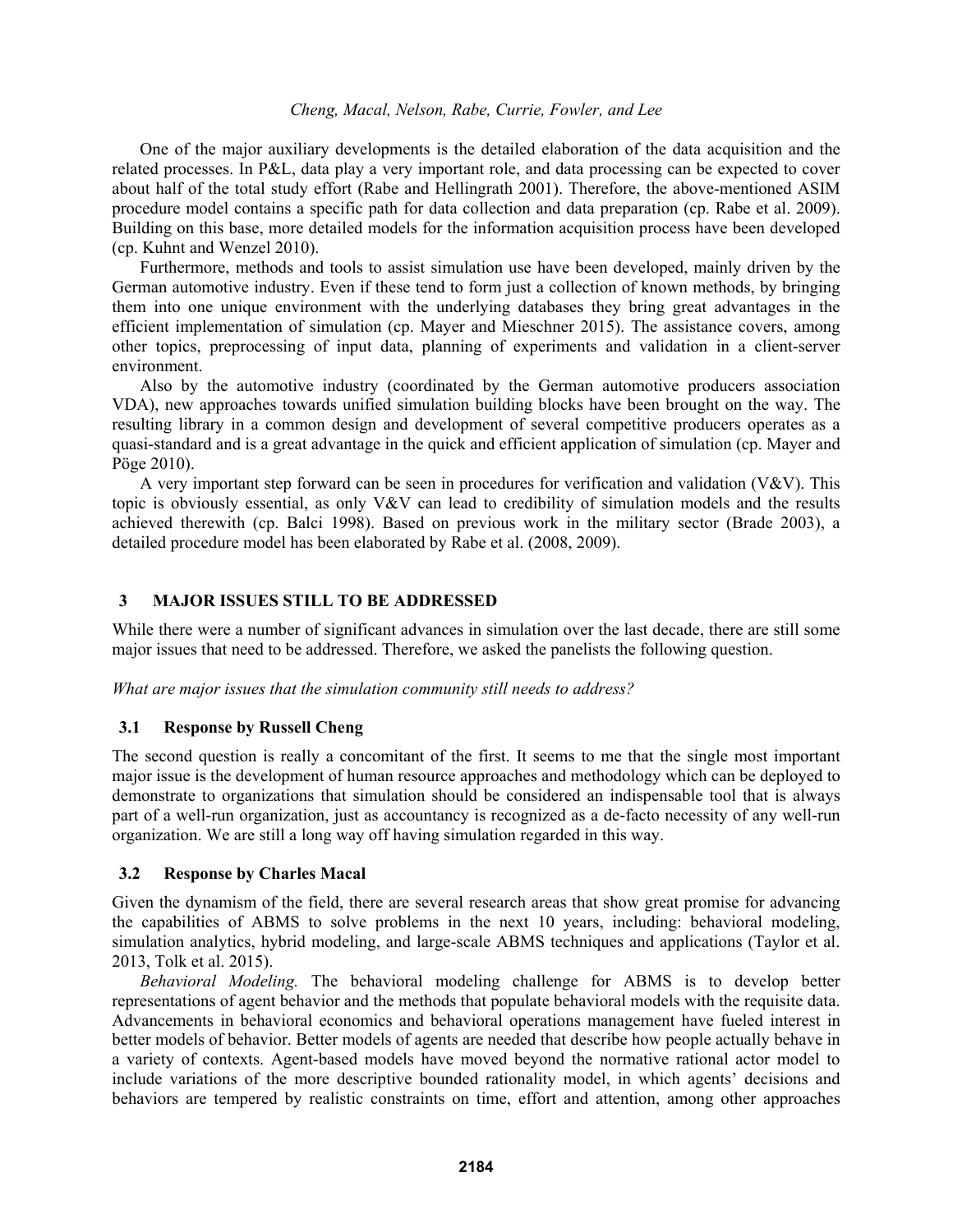#### *Cheng, Macal, Nelson, Rabe, Currie, Fowler, and Lee*

(Balke and Gilbert 2014). Causative agent behavioral models, based on insights from behavioral economics (Kahneman 2011) and cognitive sciences (Sun 2006) that include social and emotional factors could be essential elements of more predictive, and useful, agent-based models. For example, Epstein (2014) introduces a new theoretical entity, Agent\_Zero, a conceptual software individual endowed with distinct emotional or affective, cognitive or deliberative, and social aspects, grounded in contemporary neuroscience that represents explicit causative factors underlying agent behaviors. New approaches using data analytics for inferring agent behaviors from data streams, social media and sensor networks (Kosinaki et al. 2013) demonstrate how behavioral attributes can be identified from digital records (Bengtsson et al. 2011).

*Simulation Analytics.* The simulation analytics challenge for ABMS is to develop the methods and tools, such as data analytics and statistical analysis techniques, for extracting meaningful information from simulation results. ABMS's gain in complexity is at the loss of analytical tractability and the ability to derive facts *a priori* about agent-based models, such as relating micro-level agent behaviors to macrolevel system outcomes. Computational experiments must be cleverly designed in advance to efficiently obtain the data that can be used to understand model behaviors, sensitivities to parameters, and how uncertainties in input data and structural relationships (e.g., agent behaviors) are propagated to model outputs. The problem is compounded in a stochastic environment by uncertain parameters characterized by ranges and distributions. A single run of a stochastic agent-based simulation consisting of millions of agents moving through an urban environment and updating their states hourly for a period of 10 years, produces a terabyte of data. Doing many runs of a stochastic simulation or doing parameter explorations can require of thousands of ensembles of simulations that can only be done in distributed computing environments and managed by specialized workflow software. Data analytics approaches turned to simulation output data such as simulation analytics (Nelson 2016) will be needed.

*Hybrid Modeling.* The hybrid modeling challenge is to understand how agent-based modeling can be effectively used with other simulation and modeling techniques operating together in the same "hybrid" model in such a way that each technique addresses the part of the problem that it does best. The hybrid modeling challenge has both logical (how to link models together in way that makes sense) and mechanistic elements (how to link two existing models together that use disparate modeling tools). An example of a hybrid model consists of an agent-based model of a regional economy, in which agents generate economic activity according to their detailed behavioral models, linked to a system dynamics model that supplies the macroeconomic variables at the national level; the hybrid model captures the twoway linkages between the agent-based model and the SD model. ABMS toolkits have begun to incorporate hybrid-modeling capabilities.

*Large-Scale Agent-based Modeling and Simulation.* The large-scale agent-based modeling challenge is to efficiently and effectively simulate large-scale agent-based models, consisting of millions of agents, at the city scale, or even billions of agents, at the global scale. The computing challenge is to develop algorithms and software for distributing agent-based models, or their interacting components, on high performance computing, cloud computing, and other platforms (Collier at el. 2015). Workflows can be implemented that offer "simulation as a service" and ease the burden on the modeler of the mechanics of distributed computation (Ozik et al. 2016). Research challenges include how to dynamically balance simulation workloads, interact with running simulations, and efficiently collect model outputs for further analysis. A large-scale ABMS challenge is to engineer processes for efficiently developing synthetic populations of agents, whether agents represent actual people, which comes with the associated data access and privacy issues, or only surrogate agents that correspond to the population, but only in the aggregate to properly address anonymity requirements.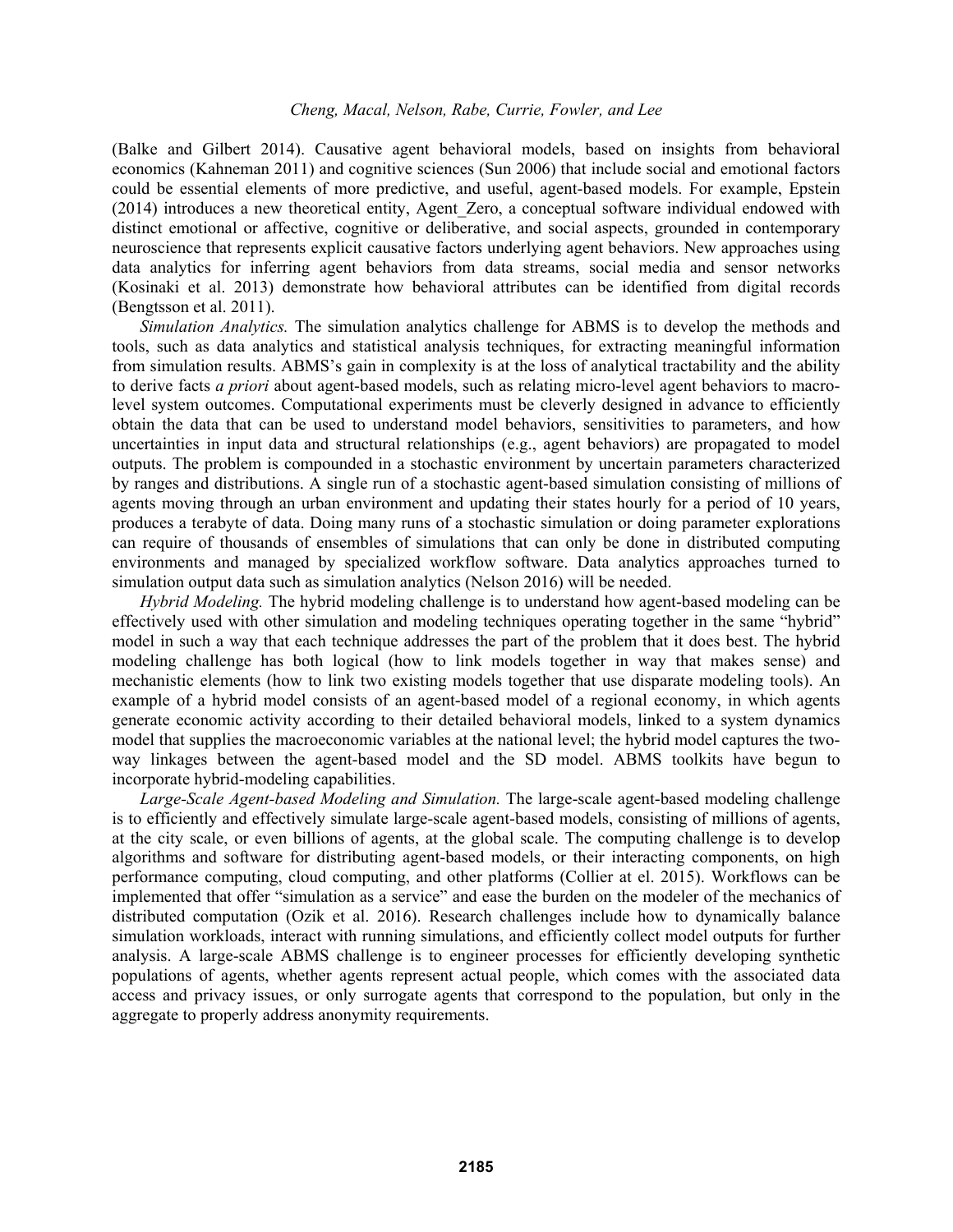#### **3.3 Response by Barry Nelson**

While we have gotten more rigorous, we have also tended to get a bit farther away from simulation practice. Reconnecting with practice and thinking about technology transfer would be in our interest; see Nelson (2016a).

 Although there have been significant advances in optimization via simulation, the incorporation of stochastic constraints still stands out as a practical feature for which we do not have well-accepted solutions. Nelson (2013) outlines the difficult issues.

#### **3.4 Response by Markus Rabe**

A major issue still to be addressed is to transfer the above-mentioned procedure model for V&V into daily use. The model is today under discussion for a VDI guideline (3633.13) to cover V&V in the P&L simulation. While the procedure model is recognized as being well-structured and mostly complete, it is also suspected to be too work-intensive for many typical P&L applications and to offer not enough support in focusing it in a pragmatic way. Therefore, research is required to bring this model into practice with pragmatic guidelines. The need for such development is obvious: while V&V is absolutely essential for credibility of a simulation study, in an investigation of recent papers on P&L simulation topics (mainly from the ASIM Dedicated Conferences on Simulation in Production and Logistics and the Winter Simulation Conferences), 170 out of 193 contributions did not even mention validation at all.

While simulation experiments in the past have mostly been designed by the "intelligent engineer", there is a request for automatic systems that propose "good" solutions. The discussion of the combination of simulation and optimization has, therefore, gained more and more importance. Especially in Germany, there has been significant systematization by ASIM (März et al. 2011) and VDI in its guideline 3633.12 (VDI 2016). As a side effect, the call for optimization also leads to the need of more efficient simulation tools that just enable processing more runs in shorter time. This might also lead to more simple and specialized tools in comparison to the powerful but sometimes slow "use for everything" applications that dominated the market in the past.

While tools to assist in simulation studies might find further improvements, there is a growing need to get results even in earlier states where data are still incomplete or aggregated. Therefore, there is a demand for integrated solutions that provide different solution technologies like discrete event simulation, continuous applications (sometimes called mesoscopic simulation), and even non-simulation calculation schemes for quick analyses on draft and aggregated data. Integration of such technologies in assisting systems will bring great advantages and foster the application of such systems and, in consequence, simulation technology.

With the goal of cost-efficient simulation application, there is also a need for common and broad development of building blocks, potentially based on the successful VDA activities. In analogy to the rising open source communities, a simulation development community with common use and contribution to public building blocks would bring a tremendous step forward and even allow for conducting simulation studies that take too much time today for delivering results in due time, according to the investment decision milestones.

### **4 WHAT WILL BE ACCOMPLISHED IN THE NEXT TEN YEARS**

The section above provided some of the panelists' thoughts on major issues that still need to be addressed, so we asked them the following question about the future.

*What will the simulation community be able to accomplish over the next ten years?*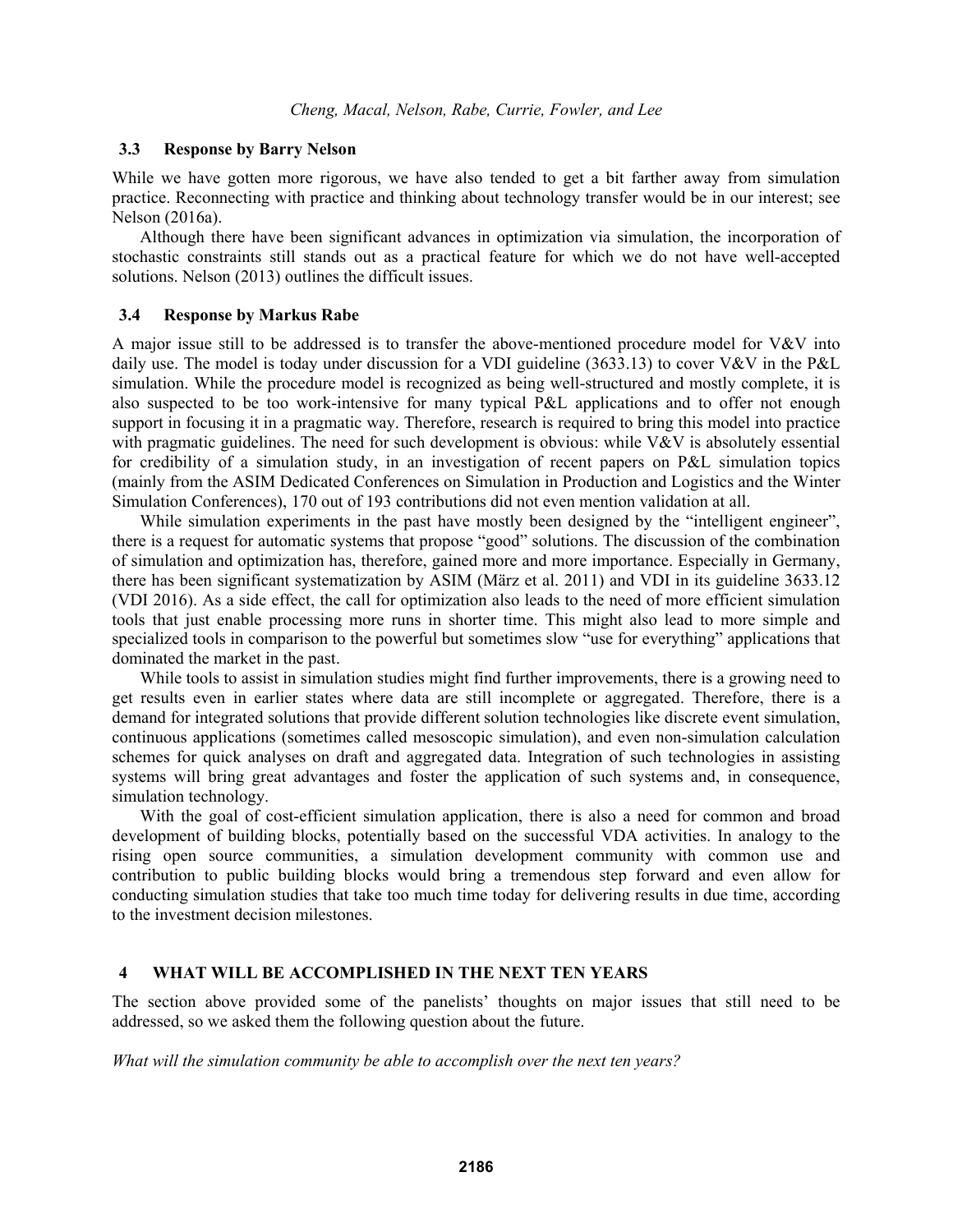# **4.1 Response by Russell Cheng**

With regard to the third question, I am personally most interested in how parallel programming might develop. Significant improvement in hardware design has already occurred in the development of general purpose graphics processor units (GPGPU) incorporating several thousand thread processors. Improved hardware design that leads to the removal of memory access bottlenecks, would signal the possibility of serious use of GPGPUs for more mainstream simulation modelling and output analysis, the latter possibly carried out using general purpose resampling methods which are highly amenable to parallelization

 Fast simulation models are attractive because they can be used as a tool in real time decision taking. The idea links in with simulation optimization, where model performance is dependent on the setting of design variables. To achieve good system performance, the model is run a large number of times at different design variable settings to find the best alternative. If it can be done in real time, this would open up the use of simulation to inform real-time actual decision making. There are many possible applications. Some places where this approach has been tried include: vehicle traffic control, military conflict scenarios, real time tactics in motor racing, oil exploration.

## **4.2 Response by Charles Macal**

Of the possibilities discussed above, probably the most important area for the next 10 years of ABMS development is to have better models of behavior, but more specifically and importantly better models of *behavior change* that can be implemented in ABMS, based on the rapidly advancing fields of quantitative social and behavioral sciences, blended with normative and descriptive modeling perspectives, as well as the neurosciences that are revealing new insights into how people will respond to various situations (which can be encoded as individual agent states) as well as interventions designed to affect and nudge behavior and populations toward better social outcomes.

# **4.3 Response by Barry Nelson**

In Nelson (2016b) I identified AM problems for the next ten years in three categories: simulation analytics; parallel simulation; and simulation to support decisions. These arise from acknowledging three fundamental features of the current environment in which simulation is practiced:

- 1. "Data storage is cheap and effectively unlimited, which means that we can exploit more of the simulation-generated data than we typically do today.
- 2. Parallel simulation is becoming easy to do, and any simulation experiment that requires multiple replications or multiple scenarios can benefit dramatically from parallel simulation.
- 3. More and more current and potential simulation users are interested in risk analysis, prediction and control, rather than in system design."

By *simulation analytics* I mean digging deeper into the behavior of simulated systems by retaining complete sample path information from all replications and scenarios simulated. This would allow us to not only say which system has the best long-run average performance, but *why* it performs better, and move us in the direction of using simulation for system *control* rather than just design.

 *Massively parallel simulation* is valuable any time we make replications or simulate multiple scenarios (as in optimization via simulation). But parallelizing our methods is not straightforward: There are biases introduced when outputs return from the processors in an order different from what they were requested. Many of our algorithms for output analysis assume a single processor (e.g., one long run in a steady-state simulation) or achieve number-of-outputs efficiency by lots of coordination (e.g., ranking & selection procedures with elimination). Using a single processor or frequently coordinating multiple processors is silly in a massively parallel environment. I expect to see many advances in this area.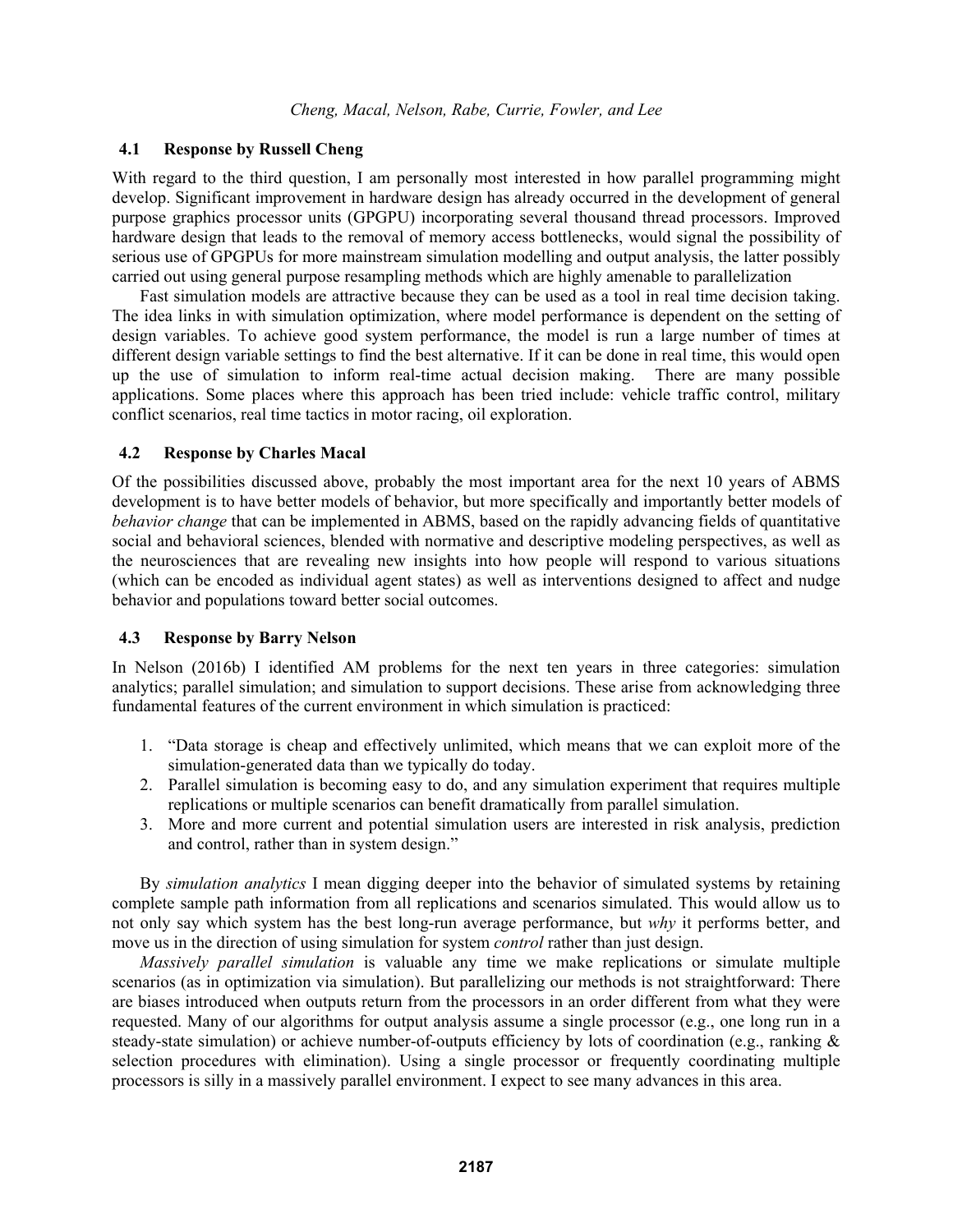## *Cheng, Macal, Nelson, Rabe, Currie, Fowler, and Lee*

 In AM research we have tended to focus on measuring estimator error, while practical decisions are more often based on risk. *Simulation to support decisions* is essential for us to remain relevant. We should (and I think will) help users understand risks associated with system behavior, and also broaden our concept of "risk" to include *model risk*, not just stochastic output risk. Data analytics has emphasized the importance of prediction rather than estimation; I believe simulation users will be looking for the same change in emphasis from us.

## **4.4 Response by Markus Rabe**

A prognosis for a decade is more than difficult – things don't tend to come as expected, especially in heterogeneous areas like simulation. Just as an example, the expectations of many experts on distributed simulation in P&L (cp. Straßburger und Schulze 2008) have turned to be mostly wrong.

Nevertheless, one issue that can honestly be expected to see a very good progress in the next decade is the integration of simulation and optimization technologies. As the optimization in P&L applications nearly always means the application of heuristics, the term simheuristics has been brought into discussion (Juan et al. 2015). Many papers (also mirrored by the main conferences that address simulation in P&L, like ASIM and WSC) address simheuristics either explicitly or implicitly. Several research groups are developing new methods and applications. Just to name a few samples, there are interesting developments in Barcelona (cp. Gruler et al. 2015), Dortmund (cp. Rabe and Dross 2015), and Munich (cp. Uhlig and Rose 2015).

Some further developments seem also to be promising. The broad attention that V&V has achieved, especially in Europe, leads to expectations of achieving practical and broadly followed V&V procedures and accepted guidelines. There are also approaches visible towards very fast simulation tools. Research on mesoscopic simulation is conducted by some groups, and the demand from the market might accelerate such development.

Other developments raise less expectations. Just as one example, 3D technologies are in a very good fashion and are even improving. However, the demand from the market for having perfect 3D in their simulation applications is low and enterprises do not show the intention to intensify its use (Schmitz and Wenzel 2013).

# **5 CONCLUDING COMMENTS**

The *Journal of Simulation* strives to serve all of the subsets of the broader simulation community that regularly participate in the Winter Simulation Conference. Based on the outstanding panelists, we are confident that this panel session will stimulate many conversations amongst the simulation community.

# **ACKNOWLEDGMENTS**

Nelson's research was partially supported by the National Science Foundation under Grant Number CMMI-1537060 and GOALI co-sponsor SAS Institute.

### **REFERENCES**

Balci, O. 1998. "Verification, Validation and Testing." In: Handbook of Simulation, edited by J. Banks. p. 335 393, New York: John Wiley.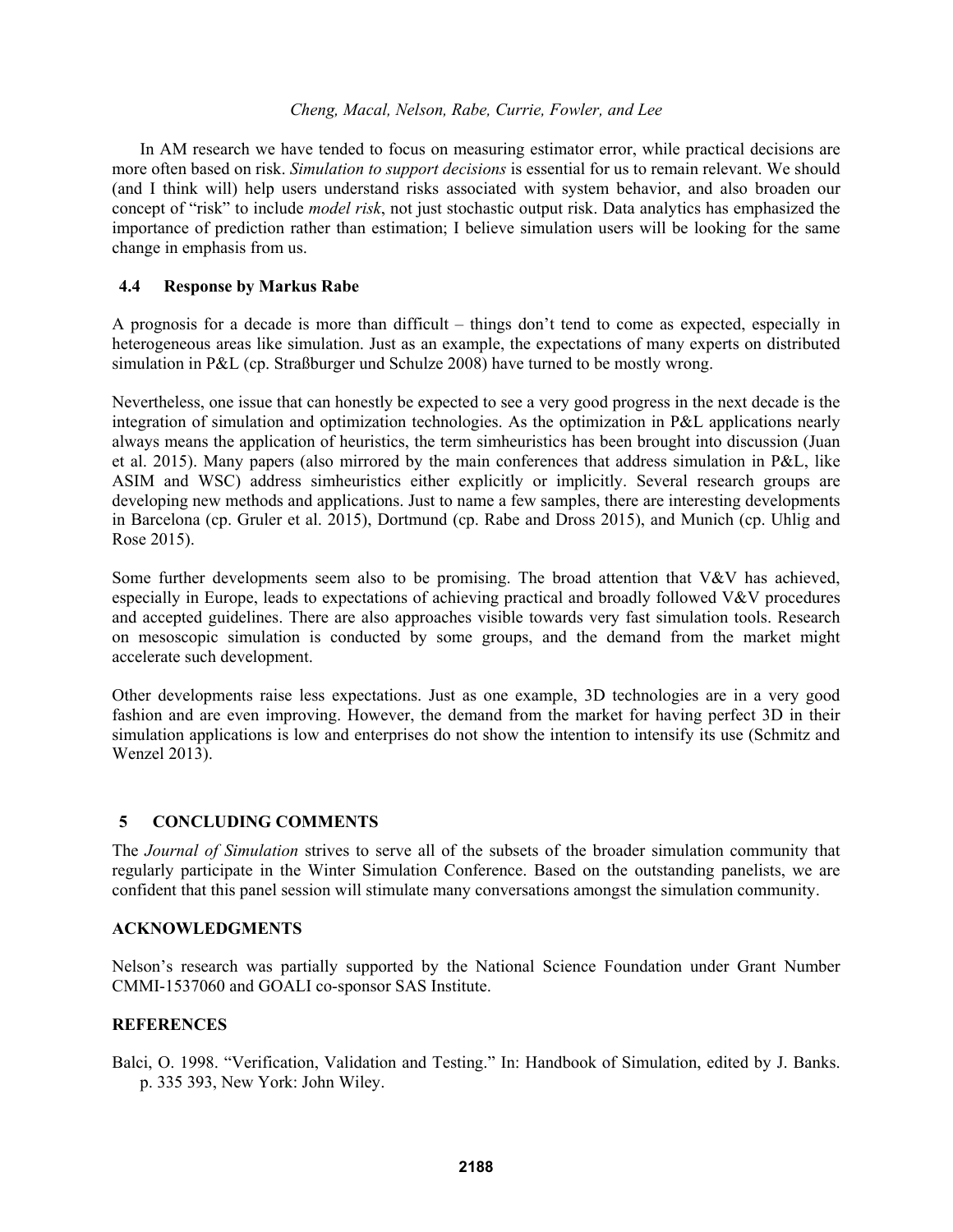- Balke, T. and N. Gilbert. 2014. "How Do Agents Make Decisions? A Survey." *Journal of Artificial Societies and Social Simulation* 17(4):13.
- Bengtsson L., X. Lu, A. Thorson, R. Garfield, and J. von Schreeb. 2011. "Improved Response to Disasters and Outbreaks by Tracking Population Movements with Mobile Phone Network Data: A Post-Earthquake Geospatial Study in Haiti." *PLoS Med* 8(8): e1001083.
- Brade, D. 2003. "A Generalized Process for the Verification and Validation of Models and Simulation Results". Dissertation. Neubiberg, Germany: Universität der Bundeswehr.
- Brailsford, S. C., P. R. Harper, B. Patel, and M. Pitt. 2009. "An Analysis of the Academic Literature on Simulation and Modelling in Health Care." *Journal of Simulation, 3*(3), 130-140.
- Brittin, J.,O. Araz, Y. Nam, and T. Huang. 2015. "A System Dynamics Model to Simulate Sustainable Interventions on Chronic Disease Outcomes in an Urban Community." *Journal of Simulation, 9*(2), 140-155.
- Collier, N., J. Ozik, and C. Macal. 2015 "Large-scale ABM with RepastHPC: A Case-study in Parallelizing a Distributed ABM." *PADABS 2015 Proceedings*. Vienna, Austria, 24-28 August 2015.
- Epstein, J. M. 2014. *Agent\_Zero*, Princeton University Press.
- Gruler, A., C. Fikar, A. Juan, P. Hirsch, and C. C, Bolton. 2015. "A Simheuristic for the Waste Collection Problem with Stochastic Demands in Smart Cities." In: Simulation in Production and Logistics 2015, edited by M. Rabe and U. Clausen. p. 50-58, Stuttgart, Germany: Fraunhofer Verlag.
- Heath, S.K., S.C. Brailsford, A. Buss, and C.M. Macal. 2011. "Cross-Paradigm Simulation Modeling: Challenges And Successes", in *Proceedings of the 2011 Winter Simulation Conference*, edited by S. Jain, R.R. Creasey, J. Himmelspach, K.P. White, and M. Fu, 2788-2802. Piscataway: IEEE.
- Juan, A.A., J. Faulin, S.E. Grasman, M. Rabe, and G. Figueira. 2015. "A Review of Simheuristics: Extending Metaheuristics to Deal with Stochastic Combinatorial Optimization Problems". *Operations Research Perspectives* 2 (1), 62–72.
- Kahneman, D. 2011. *Thinking, Fast and Slow*, Macmillan.
- Kosinaki, M., D. Stillwell, and T. Graepel. 2013. "Private Records and Attributes are Predictable from Digital Records of Human Behavior.", *Proc. National Academy of Sciences*, 110(15): 5802-5805.
- Kuhnt, S. and S. Wenzel. 2010. "Information Acquisition for Modelling and Simulation of Logistics Networks." *Journal of Simulation* 4 (2), 109-115.
- Macal, C. M., and M.J. North. 2010. "Tutorial on Agent-based Modelling and Simulation." *Journal of Simulation, 4*(3), 151-162.
- Macal, C. M. 2016. "Everything You Need to Know About Agent-based Modeling and Simulation." *Journal of Simulation*. 10(2), 144-156.
- März, L., W. Krug, O. Rose, and G. Weigert (eds.). 2011. *Simulation und Optimierung in Produktion und Logistik*. Berlin, Heidelberg, Germany: Springer.
- Mayer, G. and C. Pöge. 2010. "Auf dem Weg zum Standard Von der Idee zur Umsetzung des VDA Automotive Bausteinkastens". In *Integrationsaspekte der Simulation: Technik, Organisation, Personal*, edited by G. Zülch and P. Stock. p. 29-36, Karlsruhe, Germany: KIT Scientific Publishing
- Mayer, G. and M. Mieschner. 2015. "Geführte Assistenz für Ablaufsimulationsprojekte". In Simulation in Production and Logistics 2015, edited by M. Rabe and U. Clausen. p. 605-612, Stuttgart, Germany.
- Ozik, J., N.T. Collier, and J.M. Wozniak. 2016. "From Desktop To Large-Scale Model Exploration With Swift/T." In *Proceedings of the 2016 Winter Simulation Conference*, edited by T. M. K. Roeder, P. I. Frazier, R. Szechtman, and E. Zhou. To appear. Piscataway: IEEE.
- Nelson, B. L. 2013. *Foundations and methods of stochastic simulation: A first course*. New York: Springer.
- Nelson, B. L. 2016a. "Technology transfer of simulation analysis methodology: One man's opinion," *Proceedings of the 2016 Winter Simulation Conference*, edited by T. M. K. Roeder, P. I. Frazier, R. Szechtman, and E. Zhou. To appear. Piscataway: IEEE.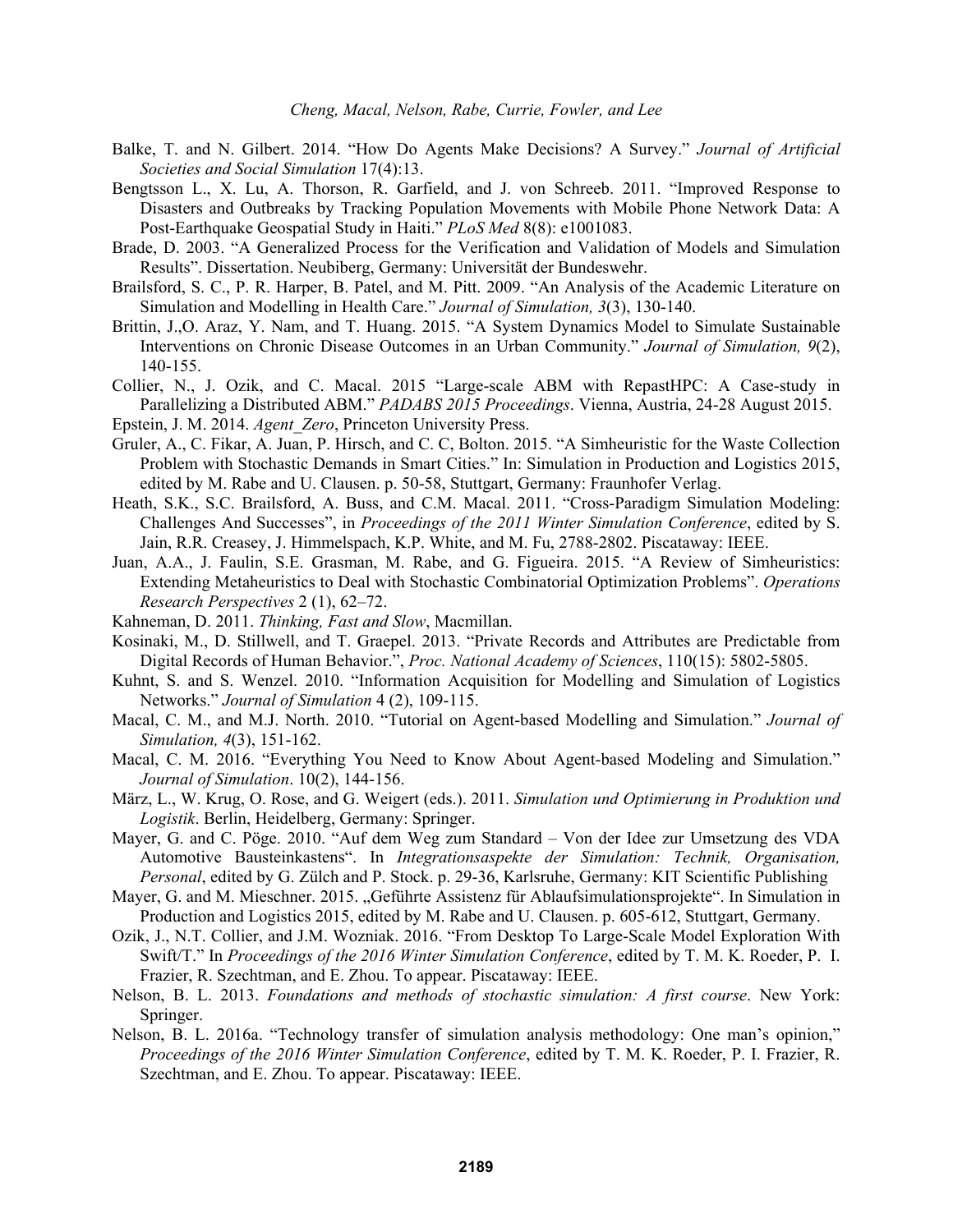- Nelson, B. L. 2016b. "'Some Tactical Problems in Digital Simulation for the Next 10 Years." *Journal of Simulation* **10**, 2-11.
- Rabe, M and B. Hellingrath (eds). 2001. *Handlungsanleitung Simulation in Produktion und Logistik*. San Diego and Erlangen: SCS International.
- Rabe, M. and F. Dross. 2015. "A Reinforcement Learning Approach for a Decision Support System for Logistics Networks". In *Proceedings of the 2015 Winter Simulation Conference*, edited by L. Yilmaz, W.K.V. Chan, I. Moon, T.M.K. Roeder, C. Macal and M. Rossetti. p. 2020-2032, Piscataway: IEEE.
- Rabe, M; Spieckermann, S. and S. Wenzel. 2008. Verifikation und Validierung für die Simulation in Produktion und Logistik. Berlin, Heidelberg, Germany: Springer.
- Rabe, M., Spieckermann, S. and S. Wenzel. 2009. "Verification and validation activities within a new procedure model for V&V in production and logistics simulation". In: Proceedings of the 2009 Winter Simulation Conference, edited by M. D. Rossetti, R. R. Hill, B. Johansson, A. Dunkin and R. G. Ingalls. 2509-2519, Piscataway: IEEE.
- Schmitz, M. and S. Wenzel. 2013. "Die 3D-Visualisierung in der ereignisdiskreten Simulation Stellenwert und Entwicklungstendenzen". In *Simulation in Produktion und Logistik – Entscheidungsunterstützung von der Planung bis zur Steuerung*, edited by W. Dangelmaier, C. Laroque and A. Klaas. p. 373-383, Paderborn, Germany: HNI-Verlagsschriftenreihe.
- Straßburger, S. and T. Schulze. 2008. "Zukunftstrends in den Bereichen Verteilte Simulation und Verteilte Virtuelle Umgebungen". In *Advances in Simulation for Production and Logistics Applications*, edited by M. Rabe. p. 489–498, Stuttgart, Germany: Fraunhofer IRB-Verlag.
- Sun, R. 2006. *Cognition and Multi-Agent Interaction: From Cognitive Modeling to Social Simulation.* Cambridge University Press, New York.
- Taylor, S., S. Brailsford, S. Chick, P. L'Ecuyer, C. Macal, and B. Nelson. 2013. "Modeling and Simulation Grand Challenges: An OR/MS Perspective", In *Proceedings of the 2013 Winter Simulation Conference*, edited by R. Pasupathy, S.-H. Kim, A. Tolk, R. Hill, and M. E. Kuhl, 1269- 1282. Piscataway: IEEE.
- Taylor, S. J. E., and S. Robinson. 2006. "So Where to Next? A Survey of the Future for Discrete-Event Simulation." *Journal of Simulation, 1*(1), 1-6.
- Tolk, A., O. Balci, C.D. Combs, R. Fujimoto, C.M. Macal, and B.L. Nelson. 2015. "Do We Need A National Research Agenda For Modeling And Simulation?" In *Proceedings of the 2015 Winter Simulation Conference*, edited by L. Yilmaz, W. K. V. Chan, I. Moon, T. M. K. Roeder, C. Macal, and M. D. Rossetti, 2571-2585. Piscataway: IEEE.
- Uhlig T. and O. Rose. 2015. "Reduction of Simulation Effort for Simulation-Based Optimisation". In *Simulation in Production and Logistics 2015*, edited by M. Rabe and U. Clausen. 39-48, Stuttgart, Germany: Fraunhofer Verlag.
- VDI. 2014. VDI-Richtlinie 3633 Blatt 1 Simulation von Logistik-, Materialfluss- und Produktionssystemen – Grundlagen. Beuth, Berlin.
- VDI. 2016. VDI-Richtlinie 3633 Blatt 12 Simulation von Logistik-, Materialfluss- und Produktionssystemen – Simulation und Optimierung. Draft. Berlin, Germany: Beuth.
- Wenzel, S and J. Bernhard. 2008. "Definition und Modellierung von Systemlasten für die Simulation logistischer Systeme". In: Beiträge zu einer Theorie der Logistik, edited by P. Nyhuis, 487 509, Berlin, Germany: Springer.
- Wenzel, S., M. Weiß, S. Collisi-Böhmer, H. Pitsch, and O. Rose. 2008. *Qualitätskriterien für die Simulation in Produktion und Logistik*. Berlin, Germany: Springer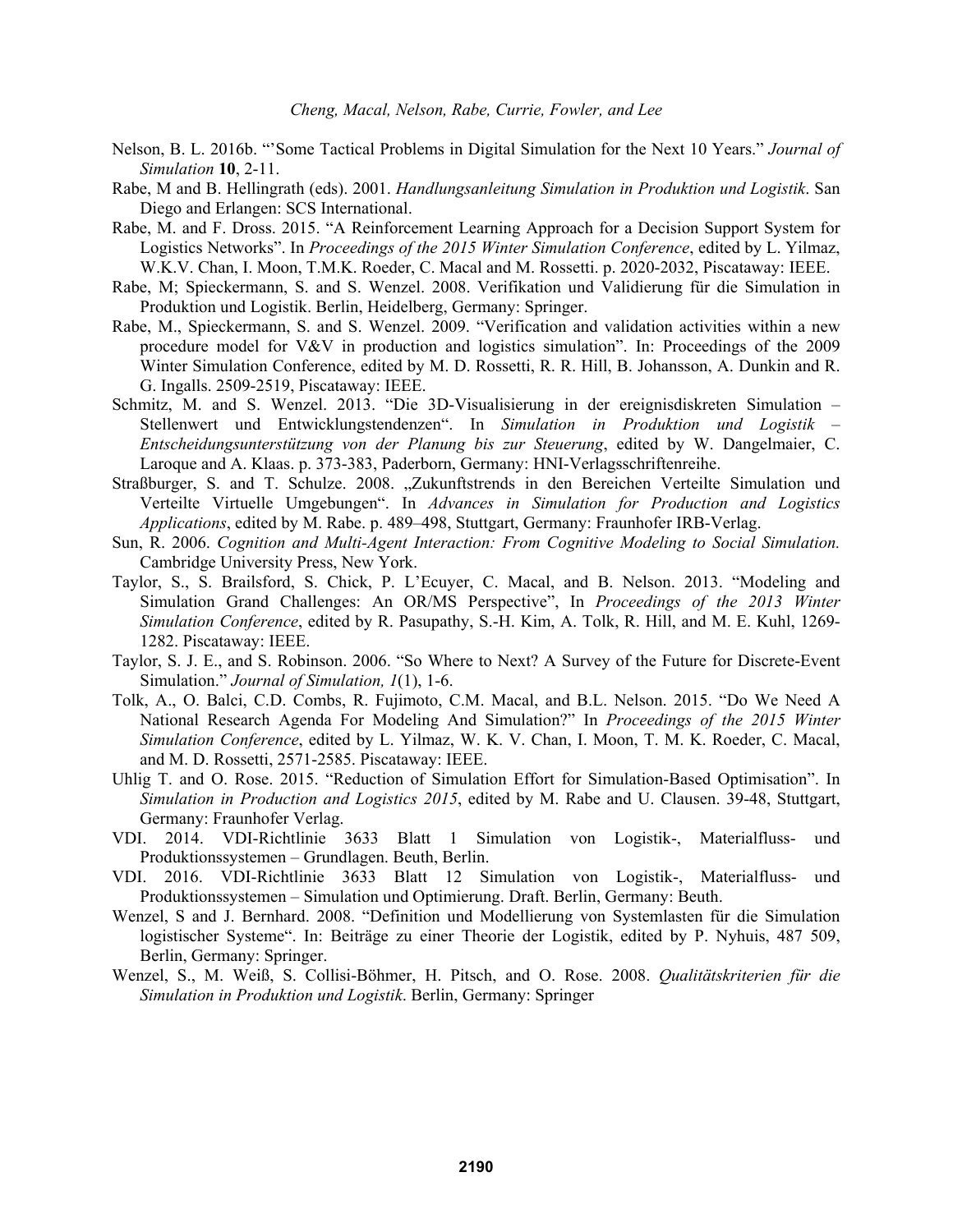# **AUTHOR BIOGRAPHIES**

**RUSSELL C. H. CHENG** is Emeritus Professor of Operational Research at the University of Southampton. He has an M.A. and the Diploma in Mathematical Statistics from Cambridge University, England. He obtained his Ph.D. from Bath University. He is a former Chairman of the U.K. Simulation Society, a Fellow of the Royal Statistical Society and Fellow of the Institute of Mathematics and Its Applications. His research interests include: design and analysis of simulation experiments and parametric estimation methods. He was a Joint Editor of the *IMA Journal of Management Mathematics*. His email and web addresses are <R.C.H.Cheng@soton.ac.uk> and www.personal.soton.ac.uk/rchc.

**CHARLES M. MACAL** is Senior Systems Engineer and Group Leader of the Social and Behavioral Systems Group within the Global Security Sciences Division of Argonne National Laboratory. He applies computational modeling and simulation tools to complex systems in a variety of fields, including energy and security. He has been a principal investigator for the development of the Repast agent-based modeling suite. He is Adjunct Professor and Senior Fellow at The University of Chicago. Dr. Macal received a Ph.D. in Industrial Engineering and Management Sciences from Northwestern University and holds an M.S. in Industrial Engineering and a B.S. in Engineering Sciences from Purdue University. He is a registered professional engineer in the State of Illinois. His email address is macal@anl.gov.

**BARRY L. NELSON** is the Walter P. Murphy Professor in the Department of Industrial Engineering and Management Sciences at Northwestern University and a Distinguished Visiting Scholar in the Lancaster University Management School. He is a Fellow of INFORMS and IIE. His research centers on the design and analysis of computer simulation experiments on models of stochastic systems, and he is the author of *Foundations and Methods of Stochastic Simulation: A First Course*, from Springer. His e-mail address is nelsonb@northwestern.edu.

**MARKUS RABE** is full professor for IT in Production and Logistics at the Technical University Dortmund. His research focus is on information systems for supply chains, production planning and simulation. Markus Rabe is vice chair of the "Simulation in Production and Logistics" group of the simulation society ASIM, member of the advisory board of the *Journal of Simulation*, member of several conference program committees, chaired the ASIM SPL conference in 1998, 2000, 2004, 2008, and 2015, and was local chair of the WSC'2012 in Berlin and track chair in several WSC conferences. More than 170 publications and editions report from his work. His email address is markus.rabe@tu-dortmund.de.

**CHRISTINE CURRIE** is Associate Professor of Operational Research in Mathematical Sciences at the University of Southampton, UK, where she also obtained her Ph.D. She is Editor-in-Chief for the *Journal of Simulation*. She was Track Coordinator for Business Process Modeling at WSC 2013 and has 8 published WSC papers. She was co-chair of the Simulation Special Interest Group in the UK Operational Research Society until Sept. 2013 and helped organize the UK Simulation Workshop. Her research interests include mathematical modeling of epidemics, Bayesian statistics, revenue management, variance reduction methods and simulation optimization. Her email address is Christine.Currie@soton.ac.uk.

**JOHN W. FOWLER** is the Motorola Professor in the Supply Chain Management department at ASU. His research interests include discrete event simulation, deterministic scheduling, and multi-criteria decision making. He has published over 110 journal articles and over 100 conference papers. He was the Program Chair for the 2002 and 2008 Industrial Engineering Research Conferences and the 2008 WSC. He was the founding Editor-in-Chief of *IIE Transactions on Healthcare Systems Engineering*. He is also an Editor of the *Journal of Simulation.* He is a Fellow of the Institute of Industrial Engineers (IIE) and has served on the WSC Board of Directors since 2005. His email address is john.fowler@asu.edu.